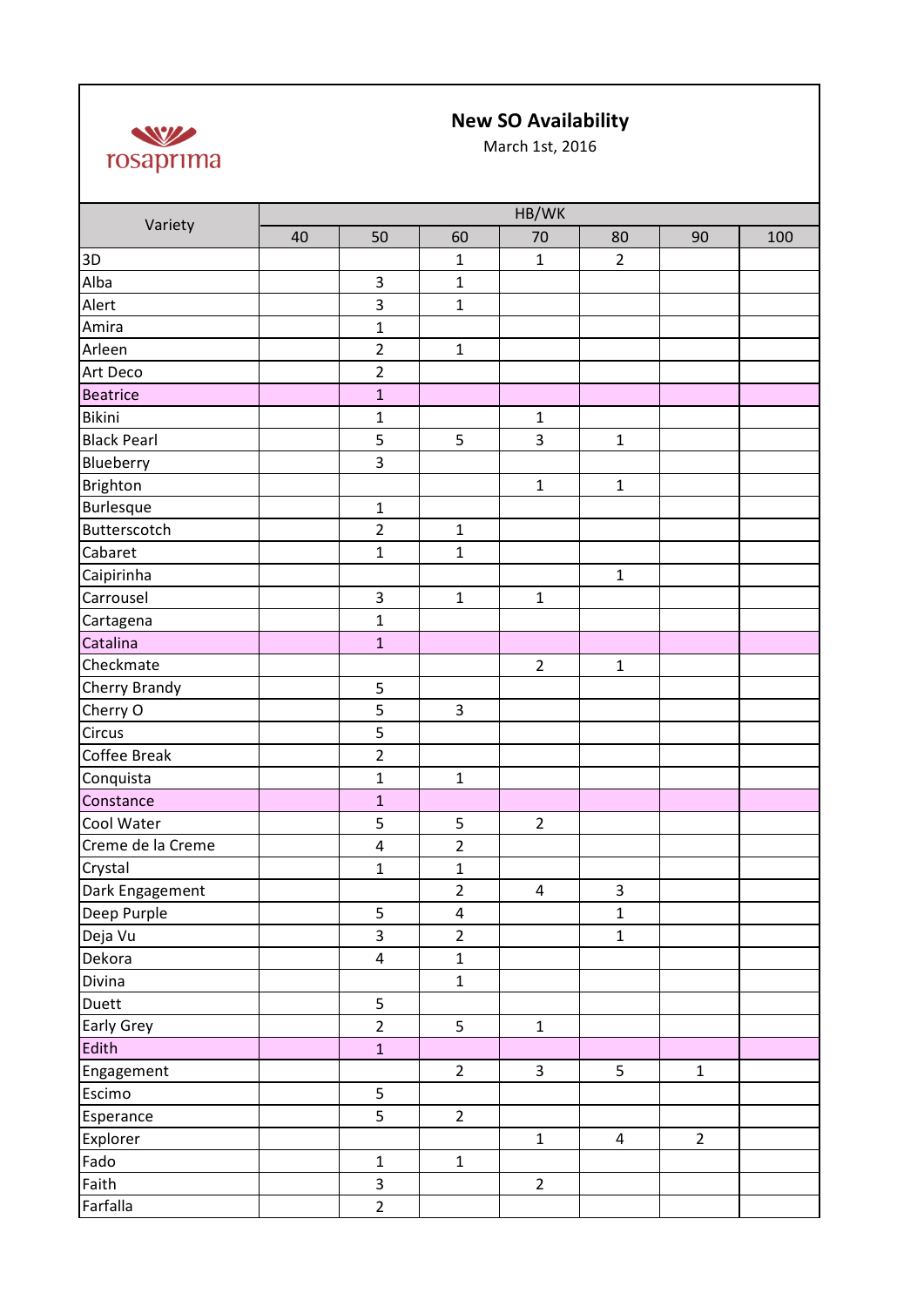| First Lady          | 5                       | $\mathbf 1$             |                |                |                |             |
|---------------------|-------------------------|-------------------------|----------------|----------------|----------------|-------------|
| Florida             | 3                       | $\mathbf 1$             | $\mathbf 1$    |                |                |             |
| Forever Young       |                         | $\overline{2}$          | $\overline{3}$ | 5              | $\mathbf{1}$   |             |
| <b>Free Spirit</b>  | 5                       |                         |                |                |                |             |
| Freedom             | 10                      | 5                       | 20             | 10             | $\overline{2}$ | $\mathbf 1$ |
| Geraldine           | $\overline{2}$          | $\overline{2}$          | $\overline{2}$ |                |                |             |
| Gold Strike         | 3                       |                         | $\mathbf 1$    |                |                |             |
| Gran Dorado         | $\overline{2}$          | $\overline{2}$          | $\mathbf{1}$   |                |                |             |
| Green Tea           | 3                       | $\mathbf{1}$            |                |                |                |             |
| Hallelujah          |                         |                         | $\overline{2}$ | $\overline{2}$ | $\mathbf 1$    |             |
| Hearts              | 3                       | $\overline{2}$          | $\overline{3}$ |                |                |             |
| Hermosa             |                         |                         | $\mathbf 1$    |                |                |             |
| High & Arena        | $\mathbf 1$             | $\mathbf 1$             |                |                |                |             |
| High & Candy        | 4                       | 5                       | 5              | 3              |                |             |
| High & Exotic       | $\mathbf{1}$            |                         | $\mathbf{1}$   |                |                |             |
| High & Intenzz      | $\overline{2}$          | $\mathbf 1$             |                |                |                |             |
| High & Magic        | 5                       | 3                       |                | $\mathbf 1$    |                |             |
| High & Mora         | $\mathbf 1$             | $\mathbf 1$             | $\mathbf 1$    |                |                |             |
| High & Orange       | 5                       | $\overline{2}$          |                |                |                |             |
| High & Twinkle      |                         |                         |                | $\mathbf 1$    |                |             |
| High & Yellow Flame | 5                       | $\mathbf{1}$            |                |                |                |             |
| Hot Escimo          | $\overline{2}$          |                         |                |                |                |             |
| <b>Hot Merengue</b> | 3                       | $\overline{3}$          |                |                |                |             |
| <b>Hot Paris</b>    | $\overline{2}$          |                         |                |                |                |             |
| <b>Hot Shot</b>     | $\mathbf 1$             | $\mathbf 1$             | $\overline{2}$ | $\mathbf 1$    |                |             |
| Hummer              | $\mathbf 1$             | $\overline{2}$          | $\mathbf 1$    | $\mathbf 1$    |                |             |
| Idole               | 4                       | $\mathbf 1$             |                |                |                |             |
| Iguana              | 3                       | $\overline{\mathbf{3}}$ |                | $\overline{2}$ |                |             |
| Iguazu              | $\mathbf 1$             | $\mathbf 1$             | $\mathbf{1}$   |                |                |             |
| Imagination         | $\mathbf 1$             | $\mathbf 1$             |                | $\mathbf 1$    |                |             |
| Jade                | $\overline{\mathbf{4}}$ | $\mathbf{1}$            |                |                |                |             |
| Jessika             | $\pmb{4}$               | $\mathbf 1$             | $\mathbf 1$    |                |                |             |
| Juliet              | 13                      | 5                       |                |                |                |             |
| Kahala              | $\mathbf 1$             |                         |                |                |                |             |
| Kate                | $\overline{4}$          | $6\phantom{1}$          |                |                |                |             |
| Keira               |                         | $\mathbf 1$             |                |                |                |             |
| La Perla            |                         | 3                       | $\mathbf{3}$   | $\mathbf 1$    |                |             |
| Latin Breeze        | $\pmb{4}$               | $\overline{2}$          | $\mathbf 1$    |                |                |             |
| Malibu              | $\mathbf 1$             | $\mathbf 1$             | $\overline{3}$ | $2^{\circ}$    |                |             |
| <b>Mamy Blue</b>    | $\overline{3}$          | $\overline{2}$          |                |                |                |             |
| Milva               | $\mathbf 1$             |                         |                |                |                |             |
| Mint                | $\overline{2}$          |                         |                |                |                |             |
| Miracle             | 5                       | $\overline{2}$          |                |                |                |             |
| Miranda             | 3                       |                         |                |                |                |             |
| Mohana              | $\boldsymbol{6}$        |                         |                |                |                |             |
| Mondial             | 5                       | 10                      | 10             | $\mathbf{3}$   |                |             |
| Moody Blues         | 5                       | 5                       | 5              |                |                |             |
| Movie Star          |                         | $\mathbf{1}$            | $\overline{2}$ |                |                |             |
| Nena                | 5                       |                         |                |                |                |             |
| Nina                | 5                       | $\overline{2}$          | $\overline{2}$ |                |                |             |